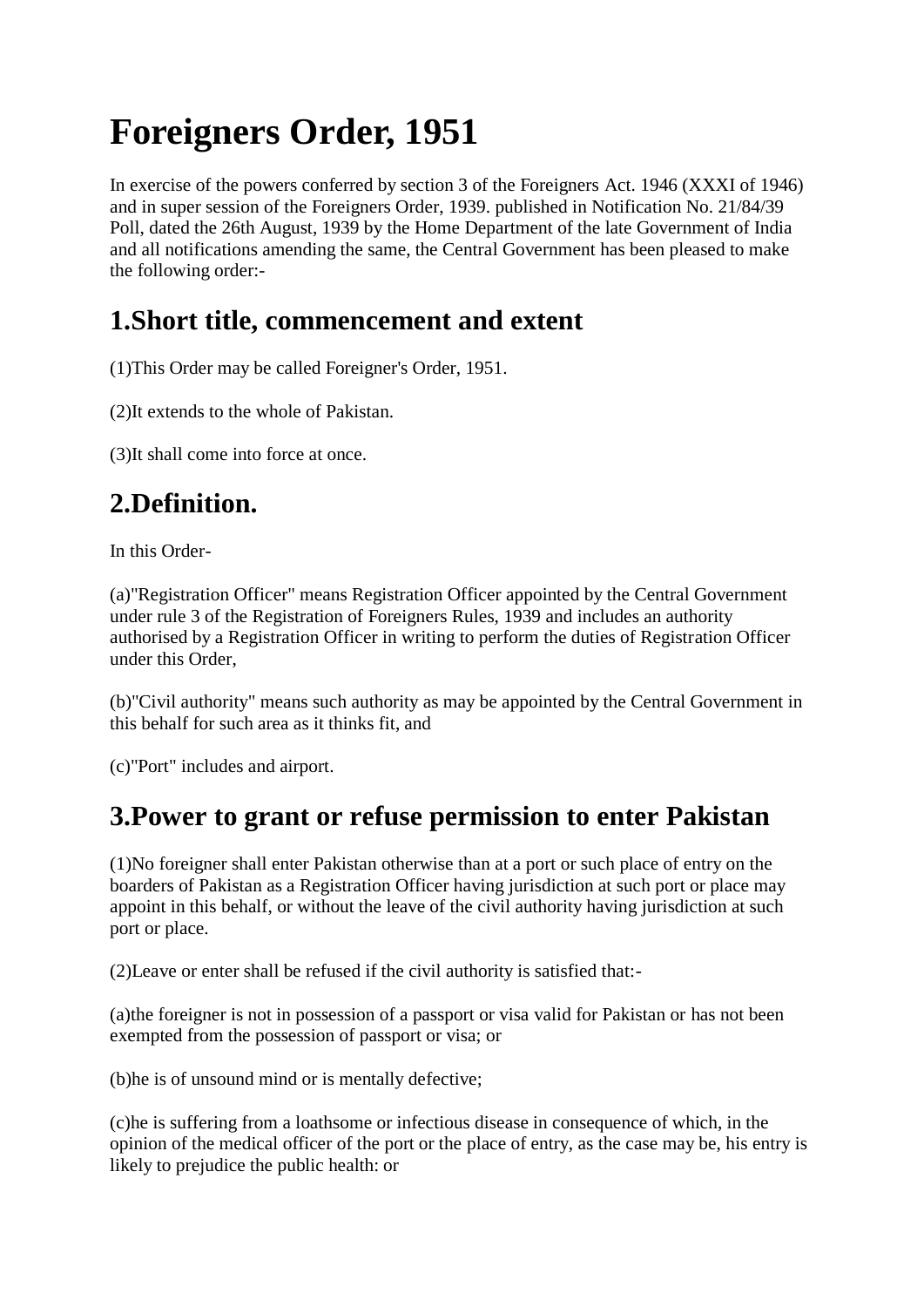(d)he has been sentenced in a foreign country for an extradition offence within the meaning of the Extradition Act, 1903 (XV of 1903); or

(e)his entry is prohibited under an order issued by a competent authority or under the specific orders of the Central Government.

(3)The civil authority may attach such conditions as it thinks fit to the grant of leave to enter and such conditions may be varied is such a manner or cancelled as the Central Government deems fit.

(4)(a)Notwithstanding anything contained in sub-clause (1) to (3) or in the Passport Act, 1920 (XXXIV of 1920). or in the clauses made thereunder a civil authority may, in the interests of the public safety, prohibit the entry of any foreigner into Pakistan.

(b)Whenever the civil authority issues an order under clause (a) it shall report the matter forthwith to the Central Government which may cancel or modify the order in such manner as it thinks fit.

(5)Where leave or enter is refused to a foreigner, he may be detained at some place approved by the civil authority and may if he has come by sea, be placed temporarily on shore for that purpose, and whilst he is so detained he shall be deemed to be in legal custody and not to have entered Pakistan.

#### **4.Landing of seamen, etc**

(1)No seaman or member of the crew of an aircraft, being a foreigner shall land in Pakistan without a special permit from the Superintendent of Police or any other police-officer not below the rank of a Sub-Inspector or Sergent:

Provided that if a member of the crew of an Air Line flight possessing a licence in the prescribed form or a valid Crew Member Certificate is allowed on a reciprocal basis entry in Pakistan without a passport or visa, he shall not require such permit for an initial stay of 72 hours, but if he stays beyond that period he shall obtain a special permit from the authorities concerned on completion of necessary formalities.

(2)No special permit shall be granted unless the owners or agents of the vessel or aircraft have undertaken either generally in respect of all members of the crews of vessels or aircraft belonging to or managed by them, or in respect of an individual case responsibility for the maintenance of such seaman or member of the crew as long as he is in Pakistan and for the expenses of his departure from Pakistan.

(3)For the purpose of this clause, "Seaman" means a person employed in, or engaged in working of a vessel.

(4)The provisions of this clause are in addition to, and not in derogation of, the provisions of rule 3.

#### **5.Power to grant permission to depart from Pakistan.**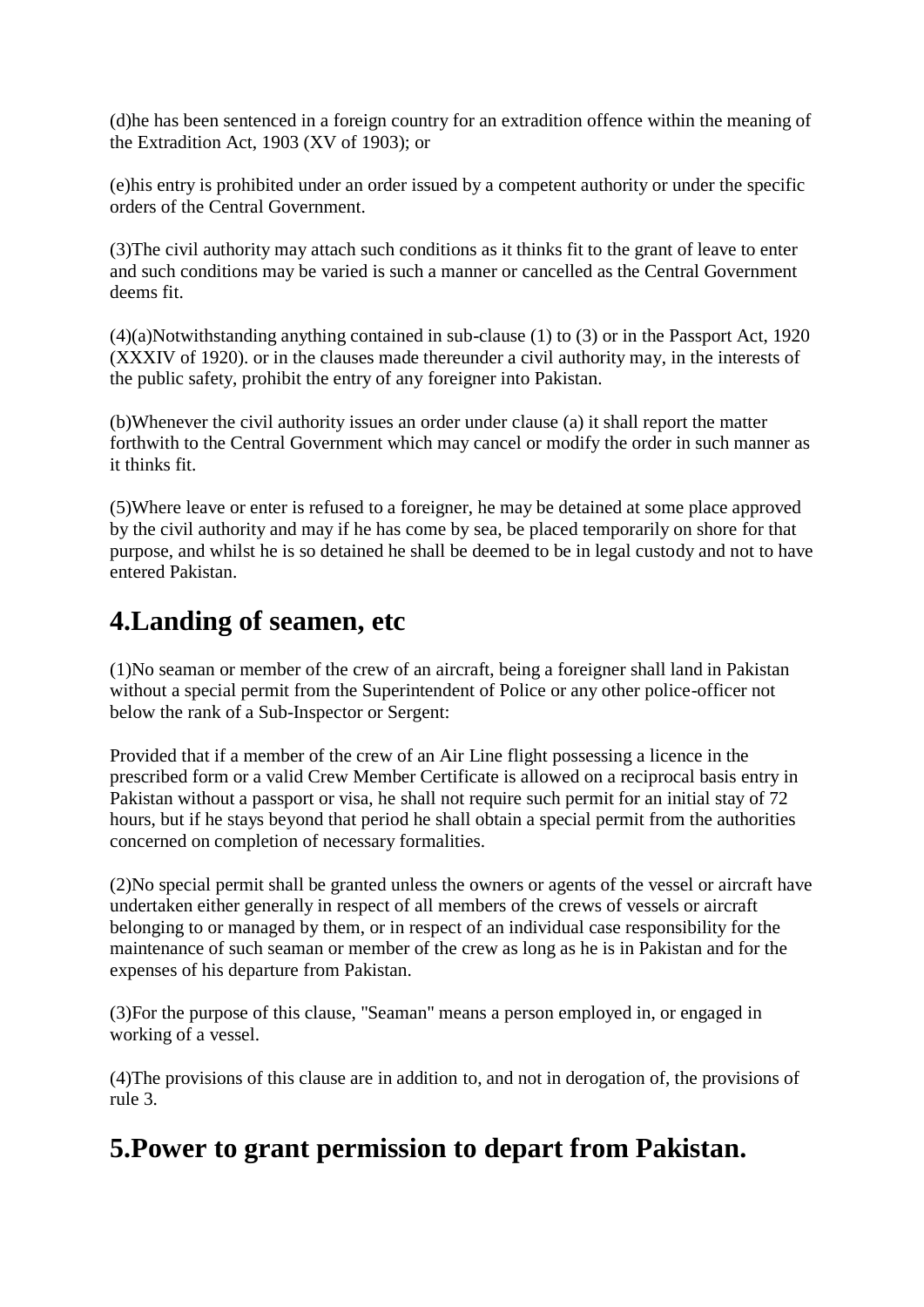(1)No foreigner shall leave Pakistan otherwise than at a port of such recognised place of departure on the boarders of Pakistan as a Registration Officer having jurisdiction at such a port or place may appoint in this behalf, or without the leave of the civil authority having jurisdiction at such port or place.

(2)Leave shall be refused if the civil authority is satisfied that-

(a)the foreigner has failed to comply with the formalities of departure prescribed under the Registration of Foreigners Rules, 1939; or

(b)his presence Is required in Pakistan to answer a criminal charge; or

(c)his departure will prejudice the relations of the Central Government with a foreign power; or

(d)his departure has been prohibited under an order issued by a competent authority.

(3)Notwithstanding anything contained in sub-clause(2) a civil authority may by an order prohibit the departure of a foreigner where it is satisfied that such departure would be contrary to the public interest.

(4)Whenever a civil authority makes prohibitory order under sub-clause (3) it shall send a copy thereof forthwith to the Central Government which may cancel or modify the order in such manner as it thinks fit.

#### **6.Liability of master of vessel, etc, to remove a foreigner.**

(1)permission A civil authority may require the master of the vessel or pilot of the aircraft in which a foreigner has arrived, or the owners or agents of that vessel or aircraft, as may be appropriate in the opinion of such civil authority, to remove a foreigner who has been refused permission to enter, who has entered Pakistan, without its permission; and the master, pilot, owner or agent, as the case may be, shall comply with such requisition.

(2)The master of a vessel or the pilot of an aircraft scheduled to call at any, port outside Pakistan shall, if so required by the Central Government, receive a foreigner in respect of whom an order directing that he shall not remain in Pakistan has been made and his dependent, if any, on board the vessel or aircraft, as the case may be, and afford him then a passage to that part and proper accommodation and maintenance during the passage.

## **7.Restrictions on sojorn in Pakistan.**

Every foreigner, not being a Commonwealth citizen other than a Citizen of India as defined in the British Nationality Act, 1948 (11, Geo. 6, Ch 56) or a tourist as defined in rule 2 of the Registration of Foreigners Rules, 1966, who enters or has entered Pakistan on the authority of a visa issued in pursuance of the Passport Act, 1920 (XXXIV of 1920.) shall obtain from the Registration Officer having jurisdiction at the place at which the said foreigner enter or has entered Pakistan a permit indicating the period during which he is authorised to remain in Pakistan and shall unless the period indicated in the permit is extended by the Central Government depart from Pakistan before the expiry of the said period and at the time of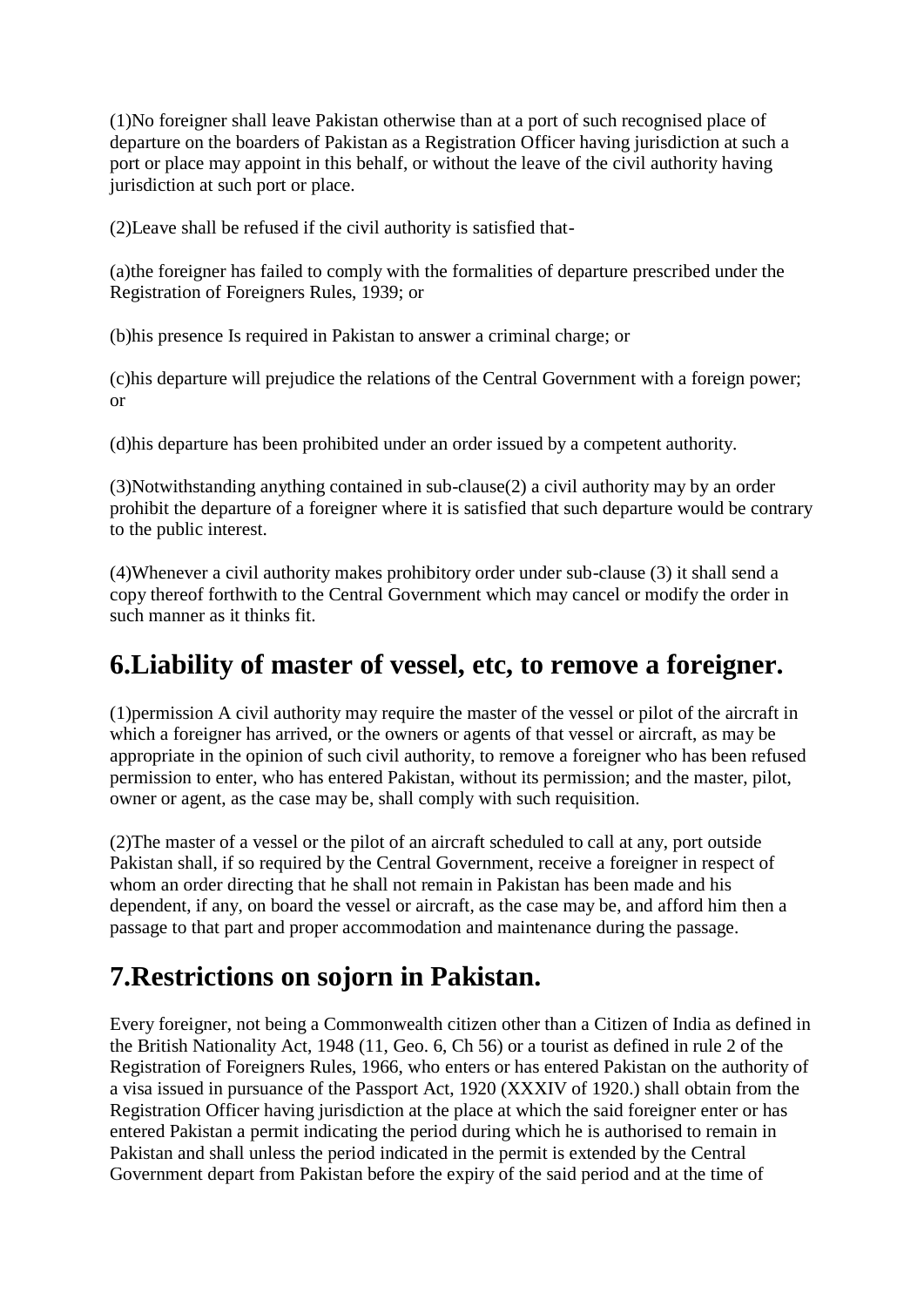foreigners departure from Pakistan the permit shall be surrendered by him to the Registration Officer having jurisdiction at the place from which he departs. The following classes of Indian Citizens shall be exempted from the provisions of clause 7 of the Foreigners Order, 1951, namely:

(i)Persons visiting Pakistan on the authority of 'A' category visas of Pakistan.

(ii)Persons visiting Pakistan on the authority of 'D' category visas for Pakistan.

(iii)Transport workers visiting Pakistan on the authority of 'B' category visas for Pakistan.

(iv)Persons visiting Pakistan for a period not exceeding 15 days.

(v)Persons granted gratis or courtesy visas.

#### **8.Prohibited Places.**

(1)No foreigner shall, without the permission of the civil authority having jurisdiction at such place, visit or reside in any prohibited place as defined in the Official Secrets Act (XIX of 1923).

(2)Where any foreigner is at the commencement of this order residing in any prohibited place and is not permitted under sub-clause (1) to continue to reside there, he shall within such time as may be specified by the civil authority remove himself from such place.

(3)The civil authority impose on any, house-holder or other person in such prohibited place the obligation to report to the police or to any naval, military or airforce authority the presence of any foreigner in his house-hold or in any premises occupied by him or under his control and the departure of any such foreigner and such other particulars with respect to such foreigner as may be prescribed by such authority.

#### **9.Protected areas.**

(1)The Central Government or with prior sanction, a civil authority may by order declare any area to be a protected area for the purposes of this order.

(2)On such declaration, the civil authority may, as to any protected area, by order:-

(a)prohibit any foreigner or any class of foreigners from entering or remaining in the area.

(b)impose on any foreigner or class of foreigners from entering or being in the area such conditions or restrictions as it may think fit as to-

(i)reporting to the police or any naval, military or airforce authority;

(ii)surveying or making sketches or photographs;

(iii)the use or possession of any machine, apparatus, or other article of any description;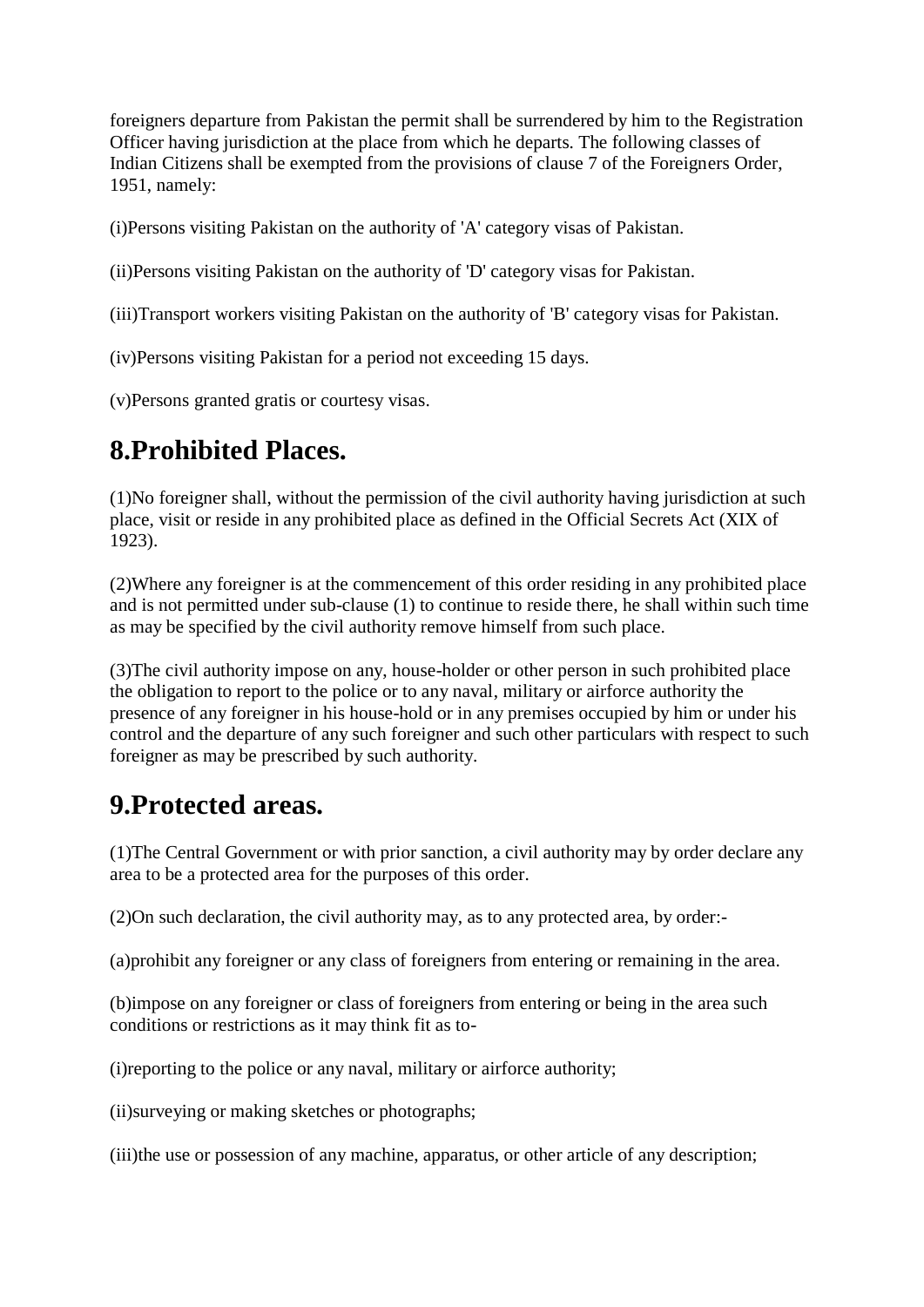(iv)the acquisition of land or any interests in land within the area;

(v)any other matter or thing as to which it may deem it necessary in the interests of the public safety to impose conditions or restrictions;

(c)impose on any house-holder or other person the obligation to report to the police or any naval, military or airforce authority the presence of any foreigner in his house-hold or in any premises occupied by him or under his control and the departure of any such foreigners and such other particulars with respect to any such foreigner as may be prescribed by the Order:

Provided that the civil authority may, subject to any general or specified the direction of the Central Government grant to an individual foreigner a special permit exempting him from any or all of the conditions or restrictions imposed under this sub-clause.

### **10.Restrictions on employment.**

No foreigner shall without the general or special permission in writing of the civil authority, enter any premises relating to, or be employed in, or in connection with-

(1)any undertaking for the supply to Government or to the public of light, petroleum, powers or water, or-

(2)Any other undertaking which may be specified by the Central Government in this behalf.

#### **11.Powers to impose restrictions on movements, etc.**

The civil authority may, by order in writing, direct that any foreigner shall comply with such condition as may be specified in the order in respect of-

(1)his place of residence,

(2)his movements,

(3)his association with persons of a description specified in the order, and

(4)his possession of such articles as may be specified in the order.

#### **12.Power to remove foreigners from cantonmetns.**

The military officer for the time being in command of the forces in a cantonment may by order in writing, direct any foreigner to remove himself from the cantonment within such time as may be specified in the order.

#### **13.Power to close clubs and restaurants.**

(1)A civil authority may direct that any premises in Its jurisdiction which is its opinions are used for the sale of refreshment to be consumed on the premises or as a place of public resort or entertainments, or as a club and which are or have recently been frequented by foreigners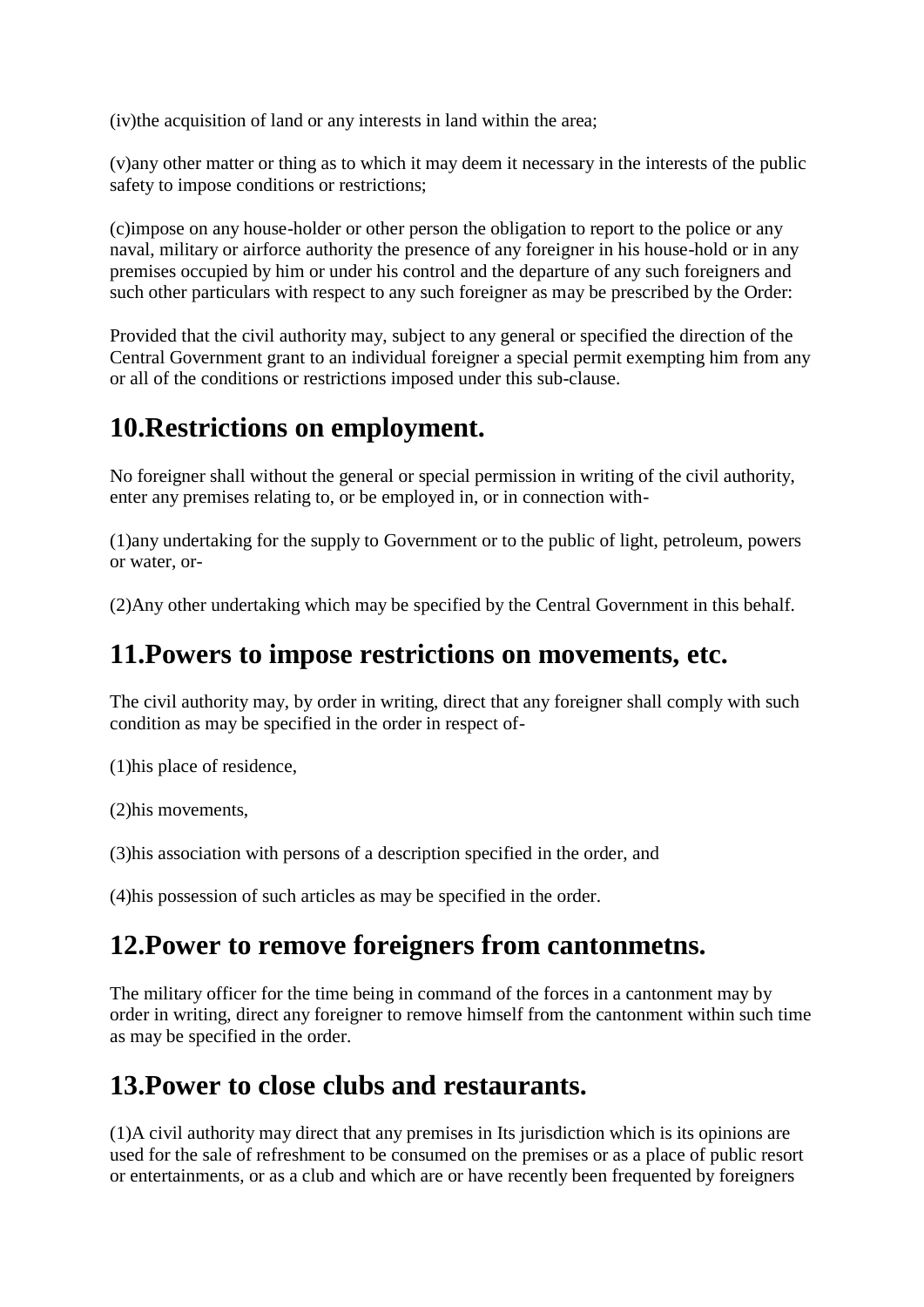shall be closed altogether or kept open only during such hours and for such purposes as may be permitted by the authority, if it was opinion either-

(a)the foreigner so frequently the premises are criminal or subversive association or otherwise undesirable; or

(b)the premises are conducted in a disorderly or improper manner prejudicial to the public order or interest and if any premises are kept open in contravention of any such direction the occupier or person having control of the premises shall be deemed to have acted in contravention of this order.

(2)Where any premises have been closed altogether or permitted to open only during such hours and for such purposes as aforesaid under this clause the occupier or person having control of the premises shall not occupy any other premises which are used for the sale of refreshments, or as a public resort or entertainment, or as a club without the consent of civil authority of the area in which the premises are situate,

(3)Any police officer if authorised by the civil authority, may, for the purposes of enforcing the provisions of this clause enter, if necessary, by force, and search or occupy any premises in respect of which an order under this clause has been made by the civil authority.

(4)Any action taken by a civil authority under sub-clause (1) to (3) above shall be reported forthwith to the Central Government which may cancel or modify such order in such manner as it deems fit.

## **14.Expenses of deportation.**

Where an order is made in the case of any foreigner directing that he shall not remain in Pakistan or where a foreigner is refused permission to enter Pakistan or has entered Pakistan without permission the Central Government may, if it thinks fit, apply any money or property of the foreigner in payment of the who or part of the expenses of or incidental to the voyage from Pakistan and the maintenance until departure of the foreigner and his dependents, if any.

## **15.Power to arrest and detain.**

If, in the opinion of the civil authority, it is necessary in the interest of the security of Pakistan so to do, the civil authority may arrest any foreigner without warrant, and, subject to the provisions of section 3, sub-section (2) clause (g), sub-section (3) and sub-section (4) Section 3 of the Foreigners Act, 1946, detain him for such time in such manner and at such place as the civil authority may consider suitable:

Provided that a report of such arrest and detention shall be forthwith forwarded to the Central Government with a statement of reasons therefor and the Central Government may cancel such order or modify the manner of such detention in such manner as it may deem fit.

#### **15A.**